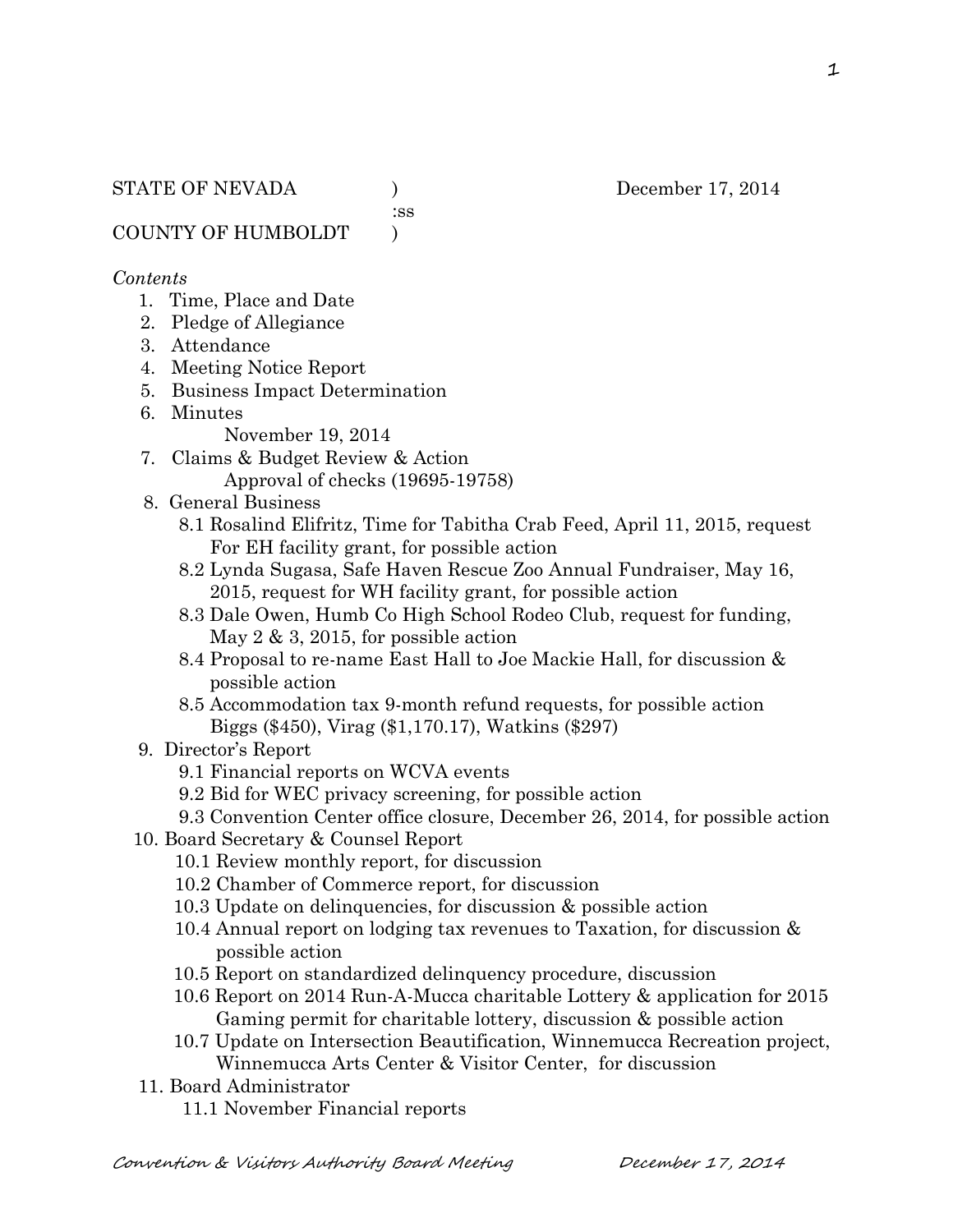### **MINUTES, DECEMBER 17, 2014**

**1. Time, Place and Date.** The Winnemucca Convention and Visitors Authority met in regular session in full conformity with the law at the Winnemucca Convention Center, West Hall, Winnemucca, Nevada at 4:00 pm on Wednesday, December 17, 2014 with Chairman Terry Boyle presiding.

### **2. Pledge of Allegiance.**

|                 | <b>3. Attendance.</b> Convention and Visitors Authority Board Officials Present: |
|-----------------|----------------------------------------------------------------------------------|
| Terry Boyle     | Chairman and Hotel Representative                                                |
| Herb Ross       | Vice Chairman and Business Representative                                        |
| Don Stoker      | Treasurer and Motel Representative                                               |
| Jim Billingsley | City Representative                                                              |
| Bill Macdonald  | Secretary and Counsel                                                            |
| Kendall Swensen | Board Administrator                                                              |
|                 |                                                                                  |

*Convention and Visitors Authority Board Officials Absent:* Dan Cassinelli County Representative

*Staff Members Present:* Kim Petersen Director Shelly Noble Administrative Clerk

*Staff Members Absent:* None

*Others Present:*

Rosalind Ellifritz Time for Tabitha Crab Feed Lynda Sugasa Safe Haven Rescue Zoo

# **4. Meeting Notice Report.**

Chairman Boyle reported that notice, including meeting agenda, was posted by Shelly Noble by 9:00 am Friday, December 12, 2014 at Humboldt County Library, Court House, Post Office, City Hall and Convention Center West Hall. No persons have requested mailed notice during the past six months.

**5. Business Impact Determination.** After review of the December 17, 2014 agenda, and report by Counsel that he saw nothing in the Agenda requiring a business economic impact study or statement, *Don Stoker made a motion*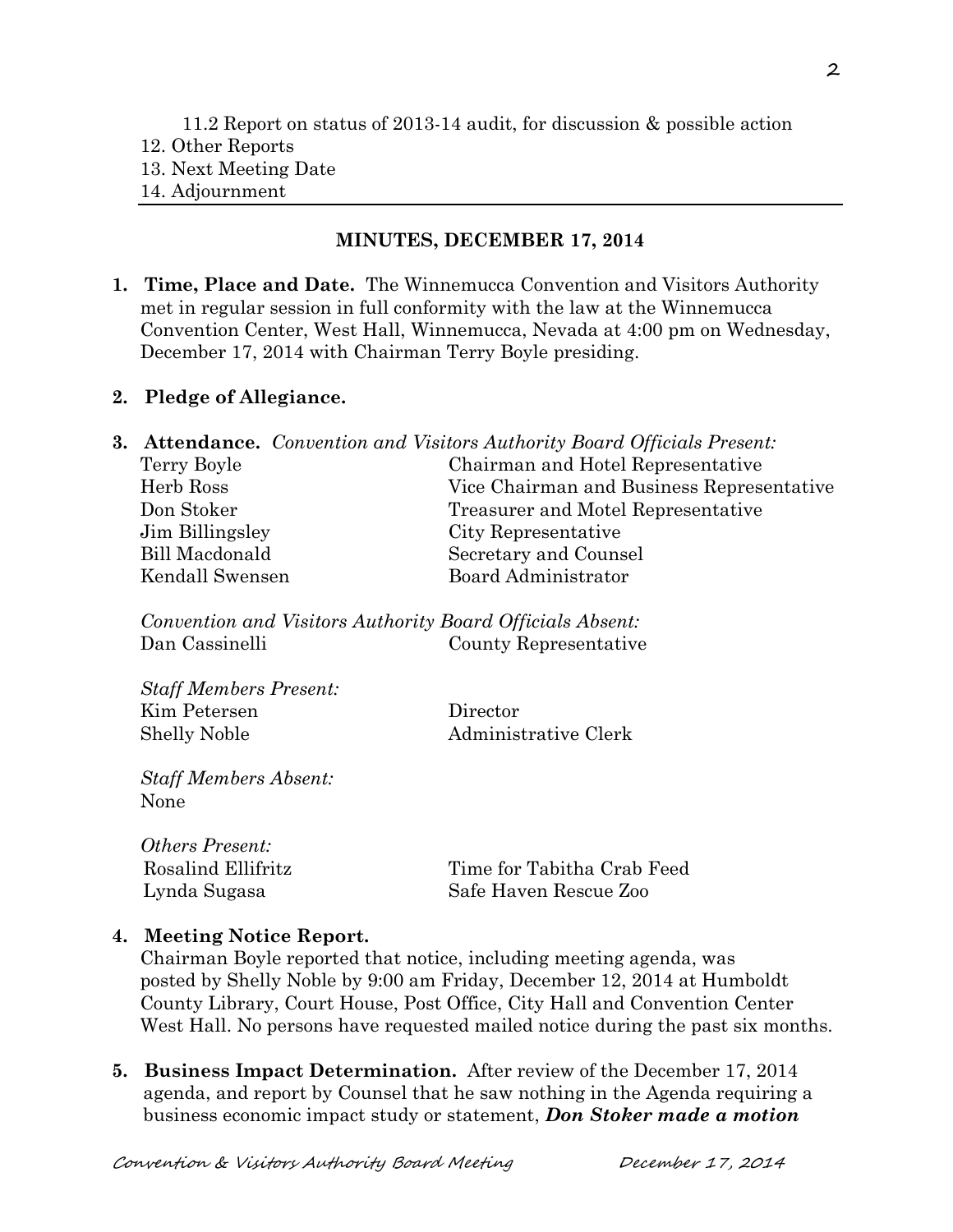*that no proposed agenda item is likely to impose a direct and significant economic burden on a business or directly restrict formation, operation, or expansion of a business. The motion carried, 4-0.* 

### **6. Minutes.**

Prior meeting minutes, November 19, 2014. *Jim Billingsley made a motion to accept the minutes of the November 19, 2014 meeting. Motion carried, 3-0.* Herb Ross abstained because he did not attend this meeting.

**7. Claims.** The following claims were reported to the Board Members by a copy of the proposed Check Register MC-000313, MC-000314 and CD-000244 as a portion of the pre-meeting board packets provided to the Members as supplemented by supplemental Check Register CD-000245 at time of meeting.

| <b>BANK ACCOUNT</b> | <b>CHECK NUMBERS</b> | AMOUNT       |
|---------------------|----------------------|--------------|
| Nevada State Bank   | 19695-19758          | \$149,532.48 |

*Don Stoker made a motion to approve all claims as submitted. The motion carried, 4-0.*

### **8. General Business.**

### **8.1 Rosalind Ellifritz, Time for Tabitha Crab Feed, April 11, 2015, request for WH facility grant, for possible action**

Rosalind is here today to make this request for their annual fundraiser next spring. She has held these fundraisers since 2010. Last year's event was cancelled since Tabitha received a double lung transplant in January and had to stay near the hospital for a couple months after surgery. Tabitha is doing well but continues to need support for expenses related to out-of-town doctor visits to monitor her body's acceptance of the lungs and the required prescription medications. The community has supported this fundraiser in the past as all tickets have sold out. Rosalind expects next year's event to sell out too. *Jim Billingsley made a motion to approve a \$700 East Hall facility grant (\$600 Main Floor, \$100 kitchen) for the Time for Tabitha Crab Feed, April 11, 2015. Time for Tabitha/Rosalind Ellifritz are responsible for any other customary Convention Center charges. Motion carried, 4-0.* 

# **8.2 Lynda Sugasa, Safe Have Rescue Zoo Annual Fundraiser, May 16, 2015, request for WH facility grant, for possible action**

This is an annual event that this board has supported in the past. This rescue organization is recognized nationally and continues to accept wild animals as they are able to. Improvements to the facilities are on-going. Their visitor counts increase each year as they receive additional exposure in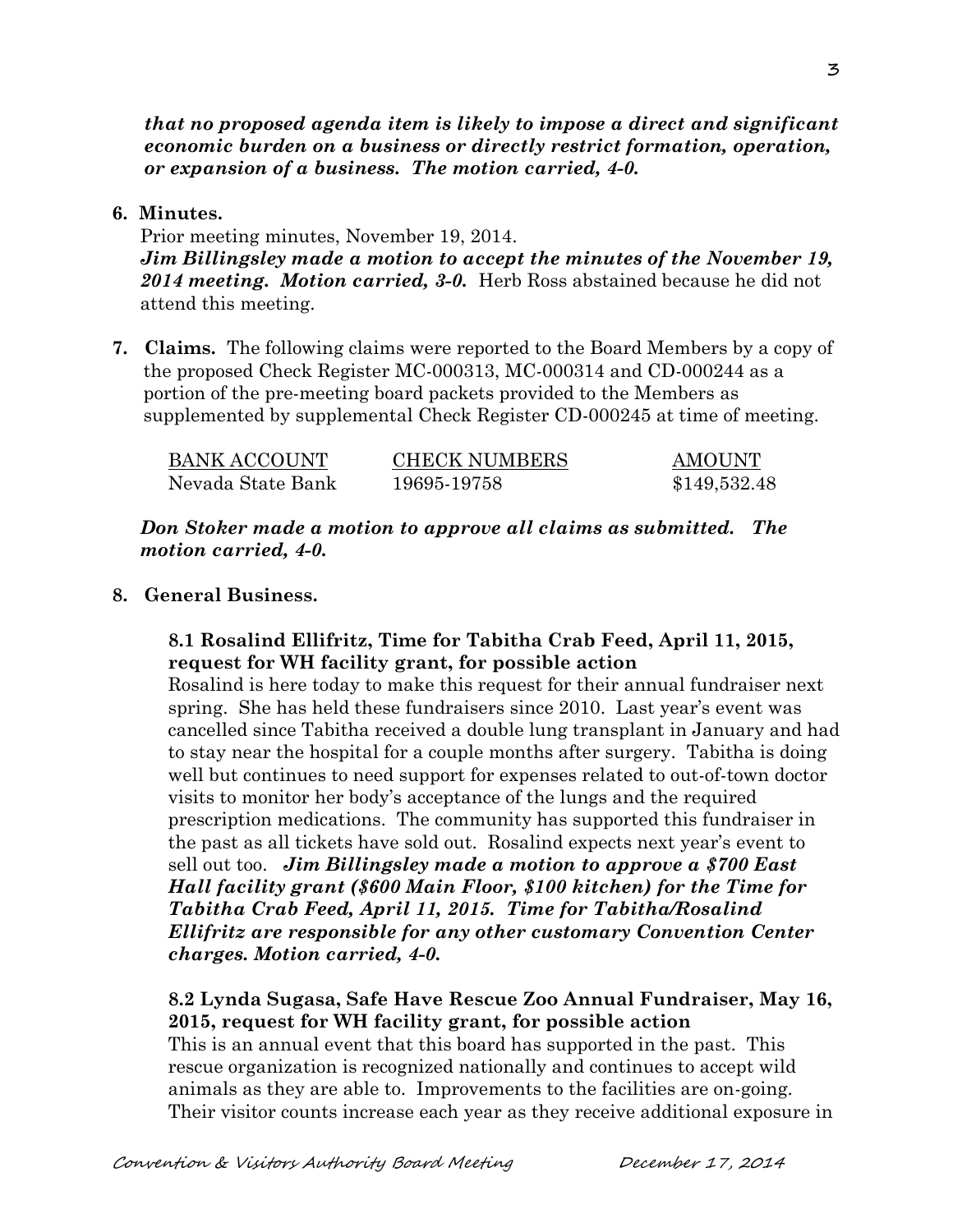various publications. *Don Stoker made a motion to approve a WH facility grant for \$800 for the Safe Haven Rescue Zoo Annual Fundraiser, May 16, 2015. Safe Haven/Lynda Sugasa are responsible for any other customary Convention Center charges. Motion carried, 4-0.*

# **8.3 Dale Owen, Humb Co High School Rodeo, request for funding, May 2 & 3, 2015, for possible action**

This is another annual request that is made each year by this organization. Members discussed the financial information that was included with the funding request form. It appears that a significant amount of funding is used to send participants to the national finals, which really isn't the intent of funding from this board who work to promote supporting events that bring people into our community. Even so, board members were in favor of giving their support to this event once again. *Don Stoker made a motion approving a \$5,000 grant to the Humboldt County High School Rodeo, May 2 & 3, 2015. Motion carried, 4-0.*

### **8.4 Proposal to re-name East Hall to Joe Mackie Hall, for discussion & possible action**

Last month Jim Billingsley read a letter from Mayor Putnam requesting that this board consider re-naming our East Hall in honor of Joe Mackie, who was instrumental in promoting our community in the 1960s and 1970s. It was included on today's agenda so that this board could take action on this request, if they chose to do so. Board members had no problem with this change other than to ask Kim to use up any items that already have the name East Hall printed on them before having any more printed up. *Don Stoker made a motion approving the name change of the East Hall to Joe Mackie Hall. Motion carried, 4-0.* At some time in the future, when the façade and marquee are replaced, this board will have this new hall name prominently displayed on the outside of the building. At that time we will hold a dedication and invite Mr. Mackie's family to join in the dedication.

# **8.5 Accommodation tax 9-month refund requests, for possible action Biggs (\$450), Virag (\$1,170.19), Watkins (\$297)**

*Terry Boyle made a motion to approve the accommodation tax 9-month refund requests for Christy Biggs (\$450), Tim Virag (\$1,170.19) and Kevin Watkins (\$297). Motion carried, 4-0.*

# **9. Director's Report.**

# **9.1 Financial reports on WCVA events**

Bank reconciliations for the Tri-County Fair and Ranch Hand Rodeo were included in the board packets for review.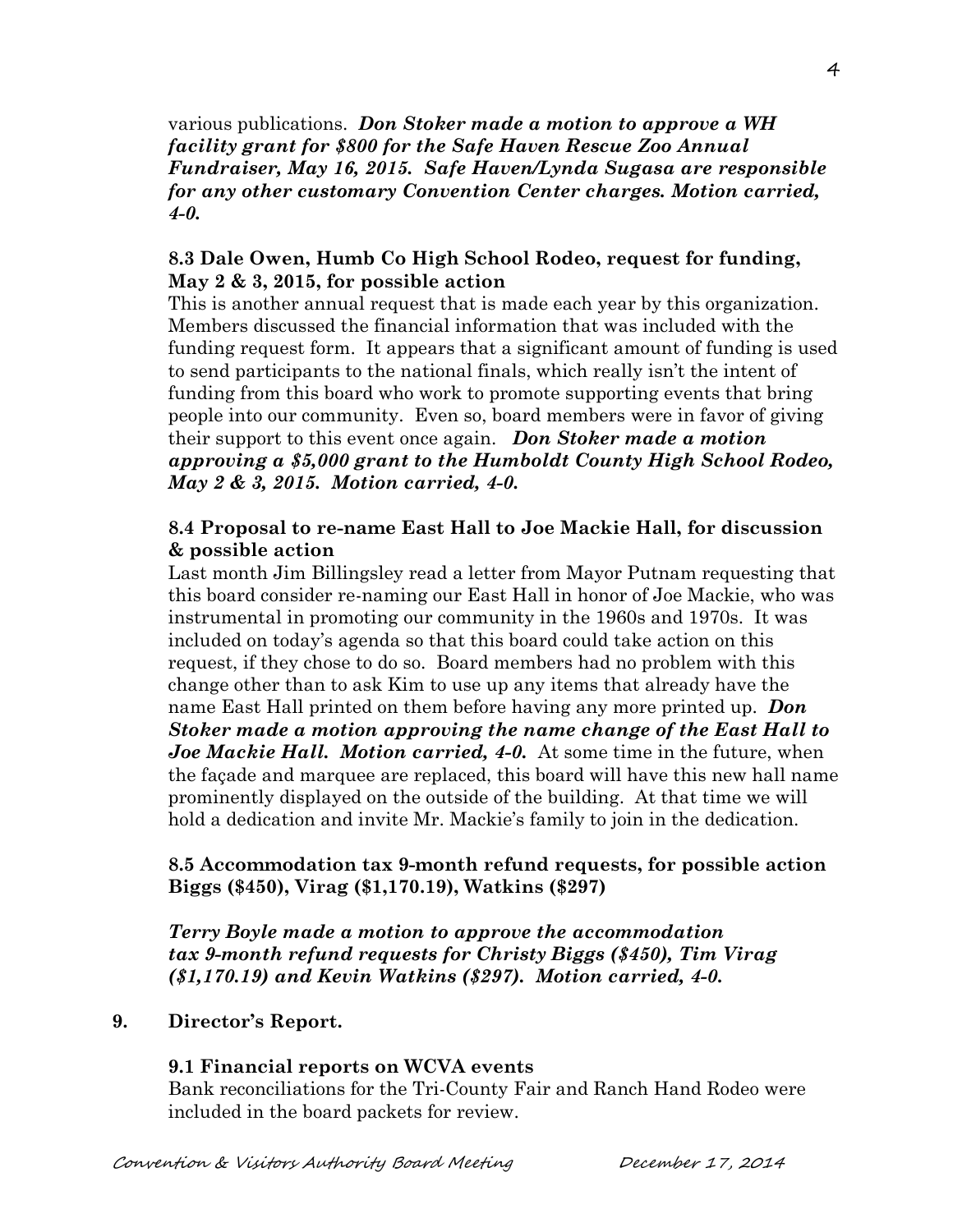# **9.2 Bid for WEC privacy screening, for possible action**

Kim still has not received the sample of screening that he requested several weeks ago to show this board. He will try to find another company that has a similar product so that we can move forward with this project.

# **9.3 Convention Center closure, December 26, 2014, for possible action**

Kim is requesting that this board approve closing the Convention Center on Friday, December 26, 2014. Traditionally, the days around Christmas are slow at the Convention Center once all of the Christmas parties are done. This would give staff a long weekend since everyone will be off Thursday too for the holiday. The employees are all willing to take annual leave on this day. *Jim Billingsley made a motion approving closing the Convention Center office and facilities on Friday, December 26, 2014. Motion carried, 4-0.*

### **10. Secretary and Counsel, Monthly report.**

# **10.1 Review monthly report, for discussion**

Report for November was reviewed by Bill.

# **10.2 Chamber of Commerce report, for discussion**

November 2014 Report was included in Bill's report.

**10.3 Update on delinquencies, for discussion & possible action** The lien on the Denio Junction Motel has been filed and recorded. We have not heard anything from the owner of the property. After some discussion, *Don Stoker made a motion directing Bill to draft another letter to Denio Junction Motel advising them that if this matter has not been resolved within 30 days it will be referred to the district attorney so that a lawsuit can be filed to foreclose on the room tax lien. Kendall is directed to perform a room tax audit at that time. Motion carried, 4-0.* 

### **10.4 Annual report on lodging tax revenues to Taxation, for discussion & possible action**

Bill presented this report to the board for their review. There was one typo on this report. Bill will make the correction and file this report.

# **10.5 Report on standardized delinquency procedure, discussion** No report.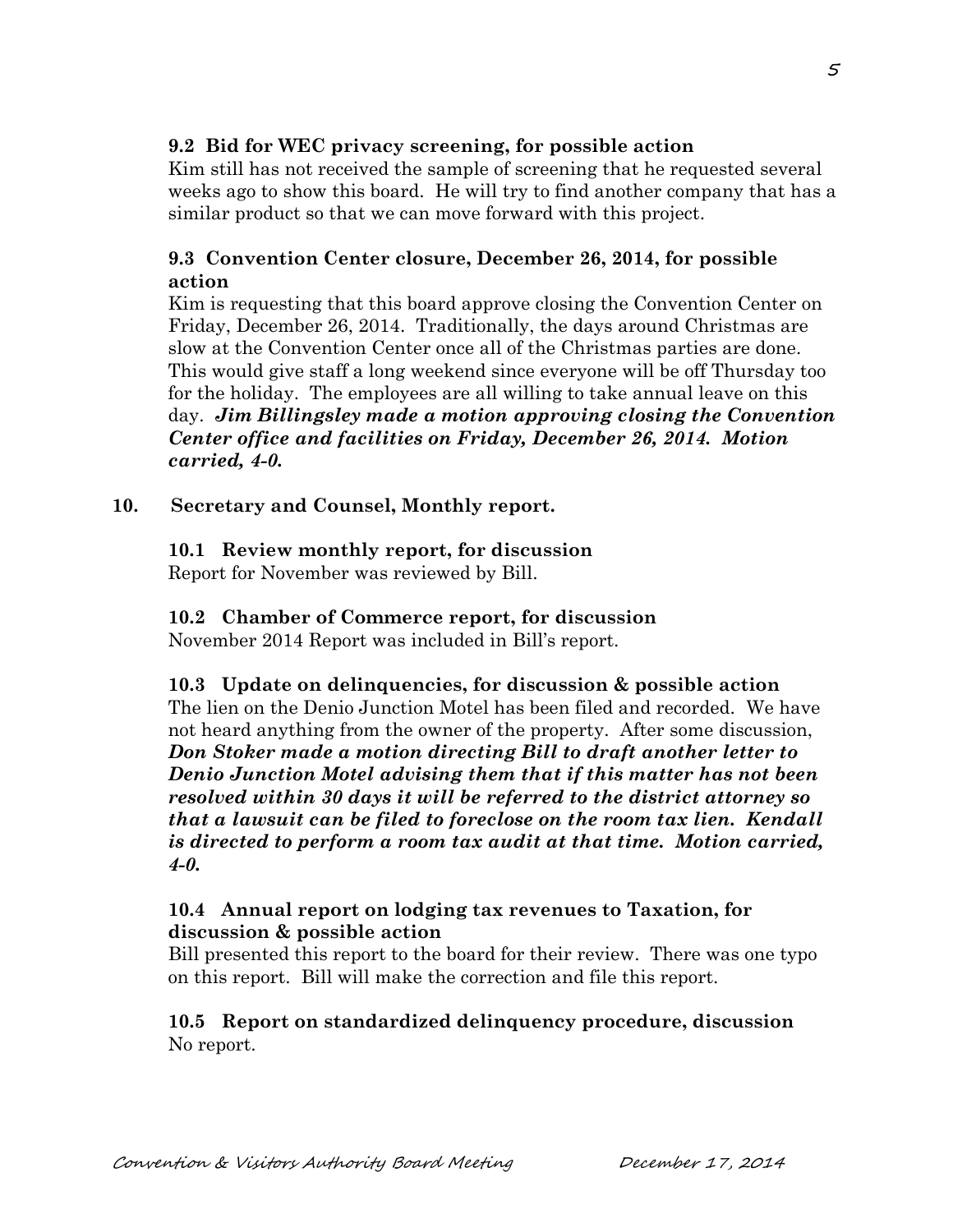### **10.6 Report on 2014 Run-A-Mucca charitable Lottery & application for 2015 Gaming permit for charitable lottery, discussion & possible action**

No report. We should be receiving approval any day now for the 2015 lottery.

**10.7 Update on Intersection Beautification, Winnemucca Recreation project, Winnemucca Arts Center & Visitor Center, for discussion** Jim reported that he has spoken with Steve West about the lighting on the metal wildlife cutouts on the intersection and how to improve it. They will try some different types of lighting to see if that makes a difference.

# **11. Board Administrator.**

# **11.1 November Financial Reports, for discussion**

Room taxes continue to be down, even lower then what was collected three years ago before the big influx of contractors in town.

### **11.2 Report on status of 2013-14 audit, for discussion & possible action**

We received approval from the Nevada Department of Taxation for a 30-day filing extension for our 2013-14 audit. It will now be due December 31, 2014.

# **12. Other Business.**

# **12.1 Decreased revenue and ripple effects**

Kim reported that at the last Management Team Meeting he attended Humboldt County is forecasting a decrease to their revenue streams of approximately \$1 million. He also reported that ads in the Winnemucca Visitor Guide, produced by Winnemucca Publishing, are down by several thousand dollars. Small businesses in the area are simply strapped for cash and are not participating in this publication for 2015. WCVA may be required to make up for some of this loss.

# **12.2 East Hall parking structure repairs**

Kim spoke with Michael Sheppard and he is working with an engineer to get an estimate for the necessary repairs to this parking structure.

# **12.3 West Hall restroom repairs**

The repairs are complete and the restrooms look great.

# **12.4 Stonehouse**

We have been notified by Steve Lucas that as of October 31, he is no longer managing the Stonehouse. We have written to the owners notifying them of the room tax requirements should they choose to provide lodging. There has been talk that Stonehouse will be used as a hunting club in the near future.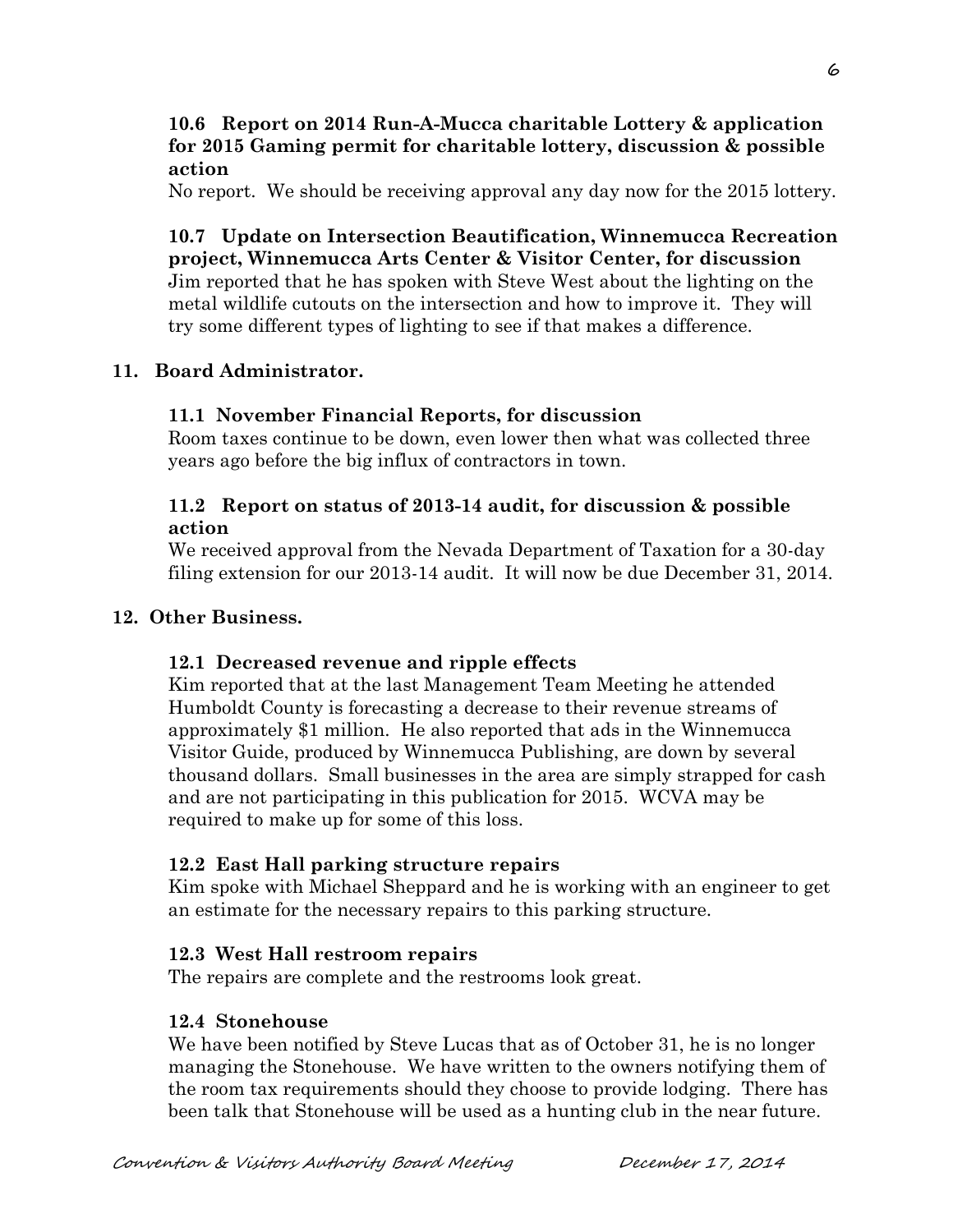Shelly will forward a copy of the letter Kim sent to the owners to Kendall so that he can contact them too to discuss the room tax requirements.

# **13. Regular Business. Next Meeting. The Board confirmed the next regular meeting date of Wednesday, January 21, 2015, 4:00 pm.**

**14. Adjourn.** *Don Stoker made a motion to adjourn this meeting. Motion carried, 4-0.* The meeting was adjourned at 5:05 pm to the next regular meeting, or to the earlier call of the Chairman or to the call of any three (3) members of the Board on three (3) working days notice.

Respectfully submitted,

Shelly Noble

 $APPROVED ON$   $.2015$ 

As written

As corrected Winnemucca Convention & Visitors Authority Board

TERRY BOYLE DAN CASSINELLI Chairman and Hotel Representative County Representative

 $ABSENT$ 

\_\_\_\_\_\_\_\_\_\_ \_ \_\_\_\_\_\_\_\_\_\_\_\_\_\_\_ \_\_\_\_\_\_\_\_\_\_\_ \_\_\_\_\_\_\_\_\_\_\_\_\_\_\_\_\_\_ DON STOKER JIM BILLINGSLEY Treasurer and Motel Representative City Representative